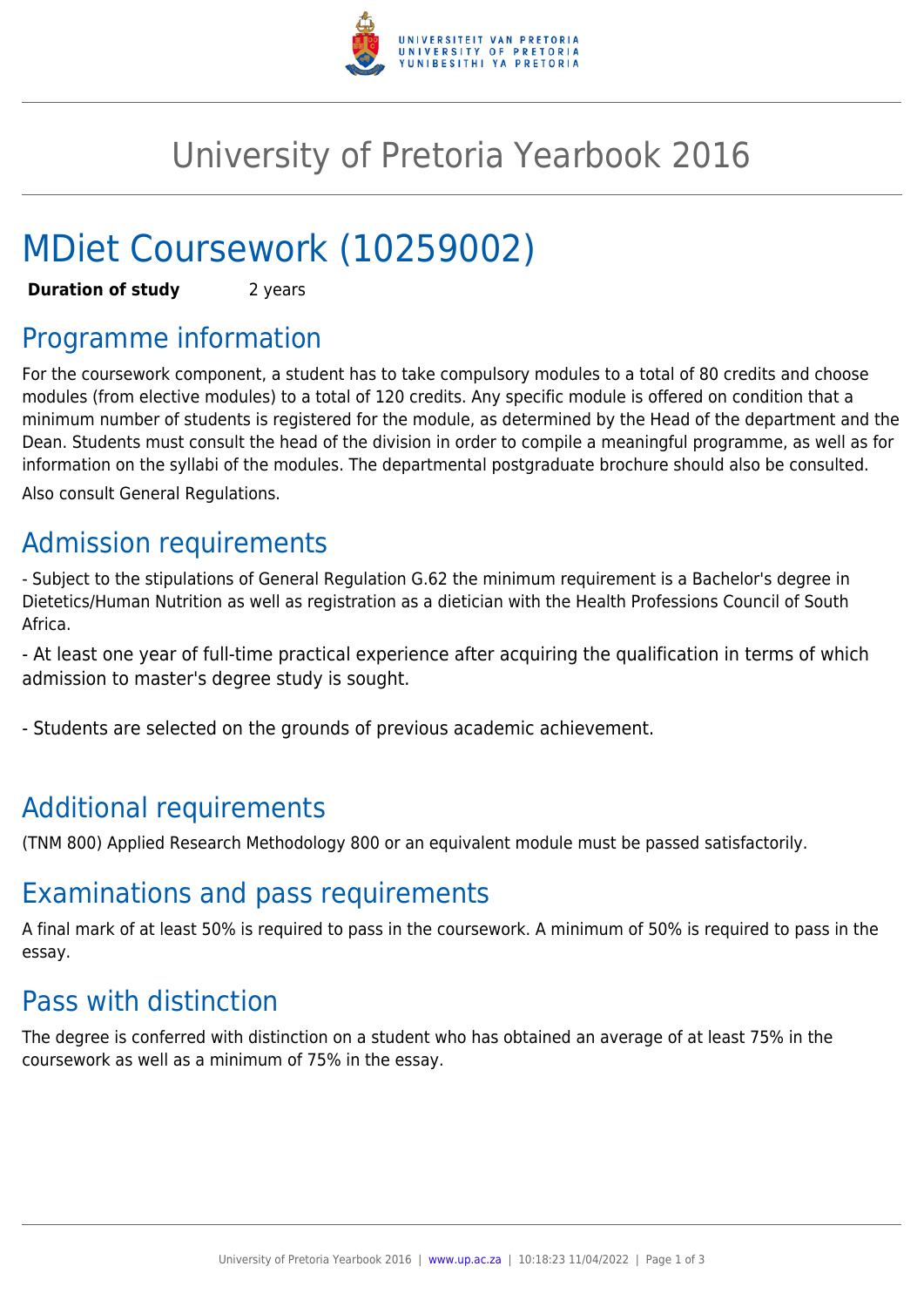

# Curriculum: Year 1

#### **Minimum credits: 120**

### **Core modules**

[Essay: Dietetics 895](https://www.up.ac.za/yearbooks/2016/modules/view/DEK 895) (DEK 895) - Credits: 120.00 [Nutritional assessment 881](https://www.up.ac.za/yearbooks/2016/modules/view/DEK 881) (DEK 881) - Credits: 30.00 [Introduction to research and nutritional epidemiology 880](https://www.up.ac.za/yearbooks/2016/modules/view/DEK 880) (DEK 880) - Credits: 30.00 [Literature study 882](https://www.up.ac.za/yearbooks/2016/modules/view/DEK 882) (DEK 882) - Credits: 20.00

### **Elective modules**

[Early childhood nutrition intervention 884](https://www.up.ac.za/yearbooks/2016/modules/view/DEK 884) (DEK 884) - Credits: 20.00 [Immunonutrition 804](https://www.up.ac.za/yearbooks/2016/modules/view/DEK 804) (DEK 804) - Credits: 20.00 [Sport nutrition 805](https://www.up.ac.za/yearbooks/2016/modules/view/DEK 805) (DEK 805) - Credits: 20.00 [Nutrition counselling 806](https://www.up.ac.za/yearbooks/2016/modules/view/DEK 806) (DEK 806) - Credits: 20.00 [Diet-related non-communicable lifestyle diseases 807](https://www.up.ac.za/yearbooks/2016/modules/view/DEK 807) (DEK 807) - Credits: 20.00 [Nutrition support 808](https://www.up.ac.za/yearbooks/2016/modules/view/DEK 808) (DEK 808) - Credits: 20.00 [Nutri-genomics 809](https://www.up.ac.za/yearbooks/2016/modules/view/DEK 809) (DEK 809) - Credits: 20.00 [Micro-nutrient malnutrition 883](https://www.up.ac.za/yearbooks/2016/modules/view/DEK 883) (DEK 883) - Credits: 20.00